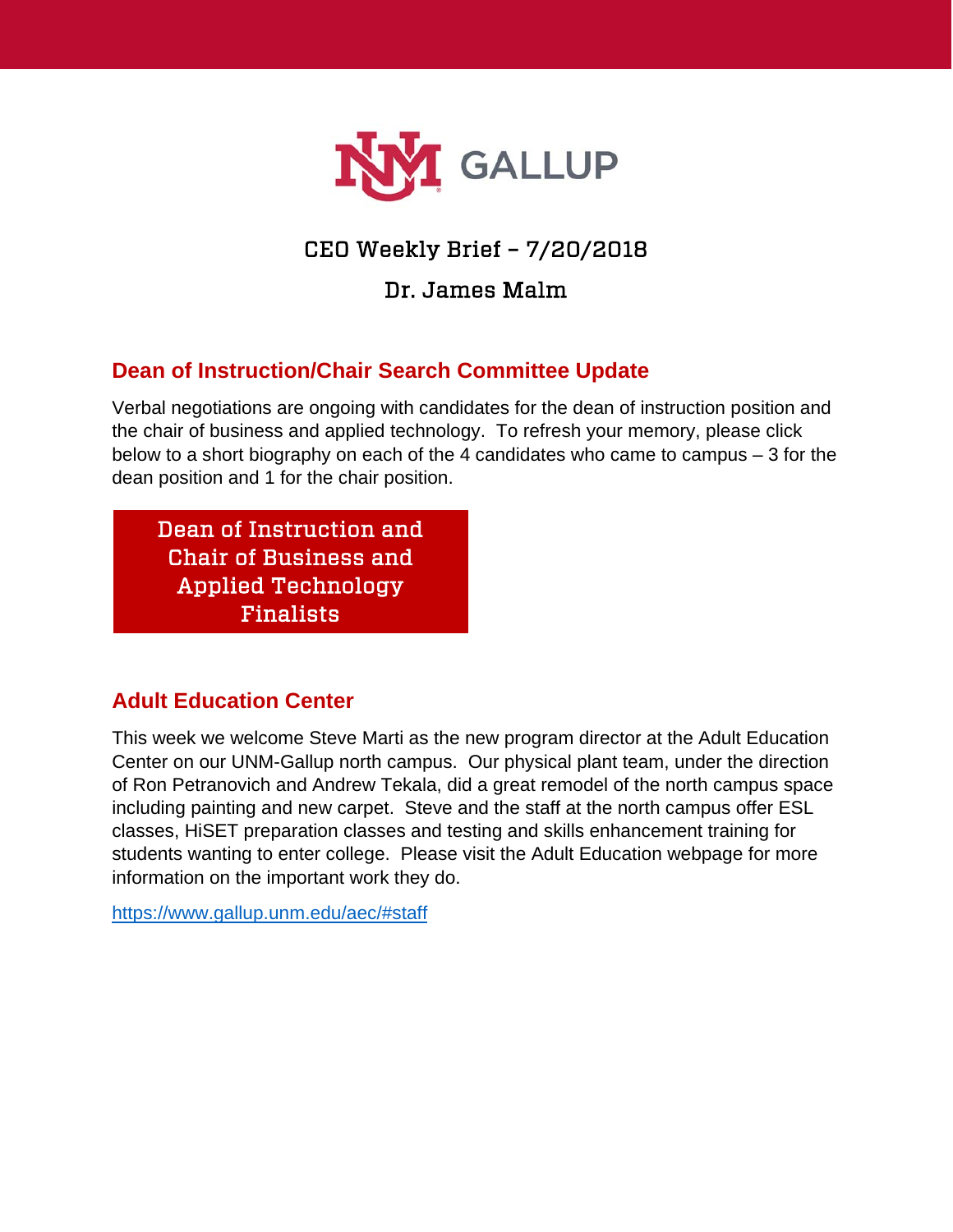

*North Campus classroom*

#### **Welcome to Officer Upshaw**

Officer Julian Upshaw has joined the UNM-Gallup police department and we welcome him to our campus. After 23 years with the New Mexico State Police Department, Officer Upshaw is happy to be working in the university environment. "I'm looking forward to returning to work after two years of retirement as I missed the job. I've worked with Richard and Ray (Sgt. Richard Perez and Officer Ray Padilla) and I'm excited to be working with them again." When not patrolling the campus, the officers' new location will be the recently renovated space in the front of Gurley Hall. This will provide maximum visibility and accessibility for our police staff.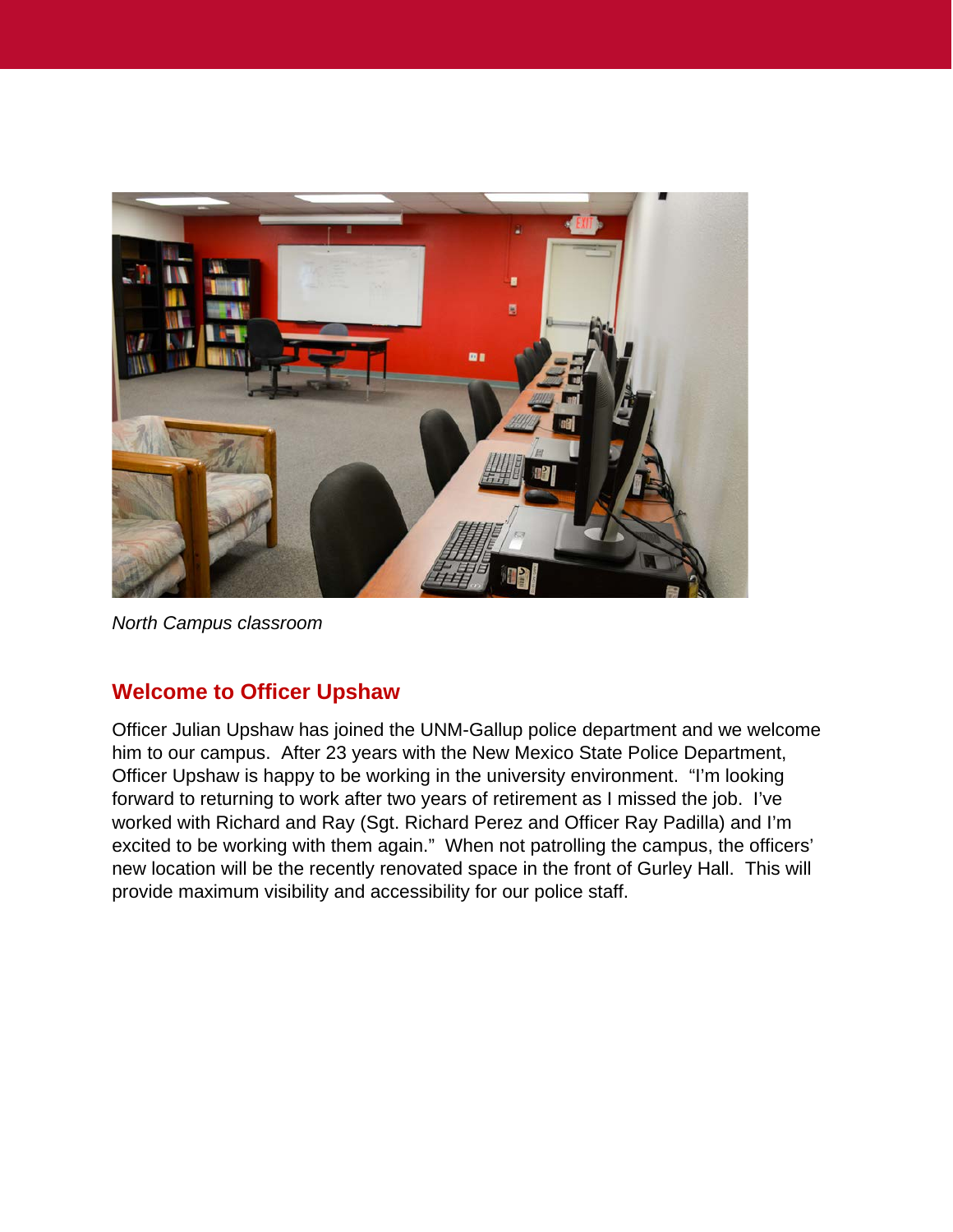

*Officer Julian Upshaw*

## **Octavia Fellin Library Staff Retreat**

Today the Zollinger Library employees are hosting personnel of the Octavia Fellin Public Library as part of their staff development day. The city employees will be getting a tour of our library and enjoying a coffee break/discussion session so that our staff and theirs can learn about reciprocal opportunities and provide better referrals to each other's services. Many thanks to our Zollinger Library Director Cecilia Stafford and her team for making this happen.



*Octavia Fellin Public Library Staff*